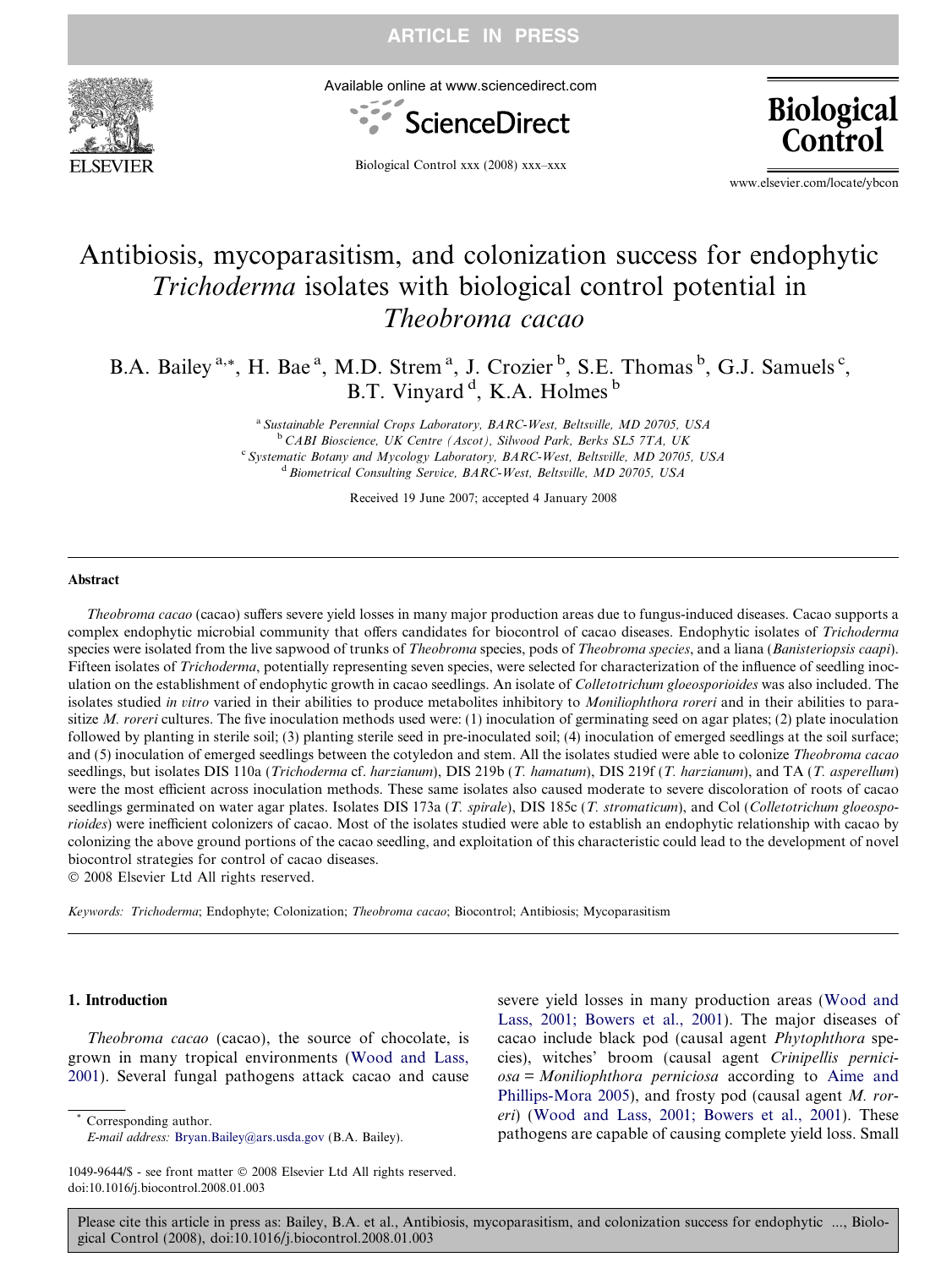farmers typically produce cacao and the cost can limit the use of chemical and cultural disease management methods [\(Purdy and Schmidt, 1996; Adejumo, 2005](#page-11-0)). We are considering using endophytes as a durable, plant-based, biocontrol alternative for management of cacao diseases that presently cannot be controlled with standard integrated approaches.

Theobroma cacao (cacao) grows in the wild as a forest understorey tree in many tropical regions of Central and South America [\(Wood and Lass, 2001\)](#page-11-0). These forests are some of the most diverse ecosystems in the world. Several studies of the endophytic and epiphytic fungi associated with cacao have been carried out ([Arnold et al., 2003;](#page-10-0) [Arnold and Herre, 2003; Rubini et al., 2005; Evans et al.,](#page-10-0) [2003\)](#page-10-0), but still, it is likely that only a small part of the vast microbial diversity associated with cacao has been described. These endophytic and epiphytic microbes offer unique candidates for biocontrol of cacao diseases.

Trichoderma species are typically considered soilborne organisms associated with the roots of plants and are commonly considered for their potential to control plant disease in what can be a close association with many aspects typical of endophytic associations ([Harman et al., 2004\)](#page-11-0). We have obtained a diverse collection of more than 100 Trichoderma isolates. Most were isolated from live sapwood immediately below the bark of trunks of wild and cultivated Theobroma cacao and other Theobroma species [\(Evans et al., 2003](#page-11-0)), although representatives isolated from pods and other tissues were also included. The approach for making the collection was to look for endophytes coevolved with the pathogens of cacao and its relatives in the upper Amazon region and Choco phytogeographic region ([Evans et al., 2003; Holmes et al., 2004\)](#page-11-0). Only a small number of Trichoderma isolates from the collection have been studied in any detail for their biocontrol ability [\(Holmes et al., 2004](#page-11-0), Holmes et al., 2005; [Samuels et al,](#page-11-0) [2006a,b\)](#page-11-0). In addition very little is known about the nature of the Trichoderma/cacao interaction. We plan to screen this diverse collection for their endophytic and biocontrol abilities.

The primary objective of the research presented here was to characterize the influence of seedling inoculation method on cacao seedling colonization by selected isolates of Trichoderma. Fifteen Trichoderma isolates, potentially representing 7 species from the Trichoderma collection, were evaluated ([Table 1\)](#page-2-0). Detailed studies were carried out on a subset of 9 Trichoderma isolates. Additional studies were carried out characterizing the abilities of the Trichoderma isolates studied to produce antimicrobial metabolites and to parasitize M. roreri.

#### 2. Materials and methods

#### 2.1. Soluble inhibitory metabolite production

The conidia of 14 Trichoderma isolates [\(Table 1\)](#page-2-0) were harvested from two-week-old cultures grown at  $25^{\circ}$ C on 20% potato dextrose agar, composed of 4.8 g potato dextrose broth powder (Sigma, Dorset, United Kingdom), 12 g technical agar No. 3 (Oxoid, Cambridge, United Kingdom) per liter of distilled water to promote sporulation. Conidia were harvested from the PDA plates by placing 5 ml of 0.05% Tween 80 (Polyoxyethylene Sorbitan Monooleate, Sigma) on the plate surface and agitating the surface with a sterile glass rod. The concentrated spore suspensions were collected using a sterile syringe and filtered through sterile glass wool to remove mycelium and the concentration of the suspension was adjusted with the use of a haemocytometer and a series of dilutions with 0.05% Tween 80. Isolates TA and Col were not available for the antibiosis studies. Three flasks containing 150 ml of 3% oxoid malt extract broth (ME) and three containing minimal salts broth (MIN; [Sriniva](#page-11-0)[san et al., 1992](#page-11-0)) were each inoculated with 1 ml of a  $1 \times 10^6$  conidia suspension of the endophyte and incubated in an orbital incubator at  $25^{\circ}$ C and 110 rpm for 7 days. The mycelia were removed by filtration after 7 days of growth, and the filtrate sterilized by passing through a  $0.22 \mu m$  membrane disposable filter unit (Millipore). The sterile culture filtrate was then stored at  $-20$  °C before use. Before being incorporated into the medium, the sterile filtrate was placed in a  $90^{\circ}$ C water bath for 2 h, after which it was added to an equal volume of the corresponding strengthened agar, MEA or MIN (3% agar No. 3) and poured into Petri dishes. The plates were inoculated centrally with a 4 mm plug of M. roreri from the growing edge of a 7-day-old colony. Controls were prepared insert by replacing the fungal filtrate with the corresponding uninoculated broth. Three replicate plates were used for each test and all plates were incubated at 25 °C. Inhibition of mycelial growth of  $M$ . roreri was recorded as the difference between mean radial growth in the presence and absence of the fungal filtrate.

### 2.2. Mycoparasite screening

Fourteen Trichoderma isolates ([Table 1\)](#page-2-0) were screened for mycoparasitic ability using a pre-colonized plate method as previously described [\(Evans et al., 2003; Holmes](#page-11-0) [et al., 2004\)](#page-11-0). Isolates TA and Col were not available for the mycoparasitism studies. A  $2.5 \times 0.5$  cm strip of inoculum excised from a freshly sporulating colony of the Trichoderma species was placed at one edge of a 9 cm diameter PDA plate wholly pre-colonized by an isolate of *M. roreri.* Five replicate plates were prepared. Over a 5-week incubation period, at 25 °C in the dark, a total of 15 samples from each replicate were removed weekly with a 5 mm cork borer starting at the M. roreri inoculum. These were plated out onto 20% PDA and incubated at  $25^{\circ}$ C under black light (near UV) and observed over 14 d for the growth of the Trichoderma sp. or M. roreri. The percentage colonization was determined. This was carried out for 5 weeks or until complete colonization by the Trichoderma isolate had occurred.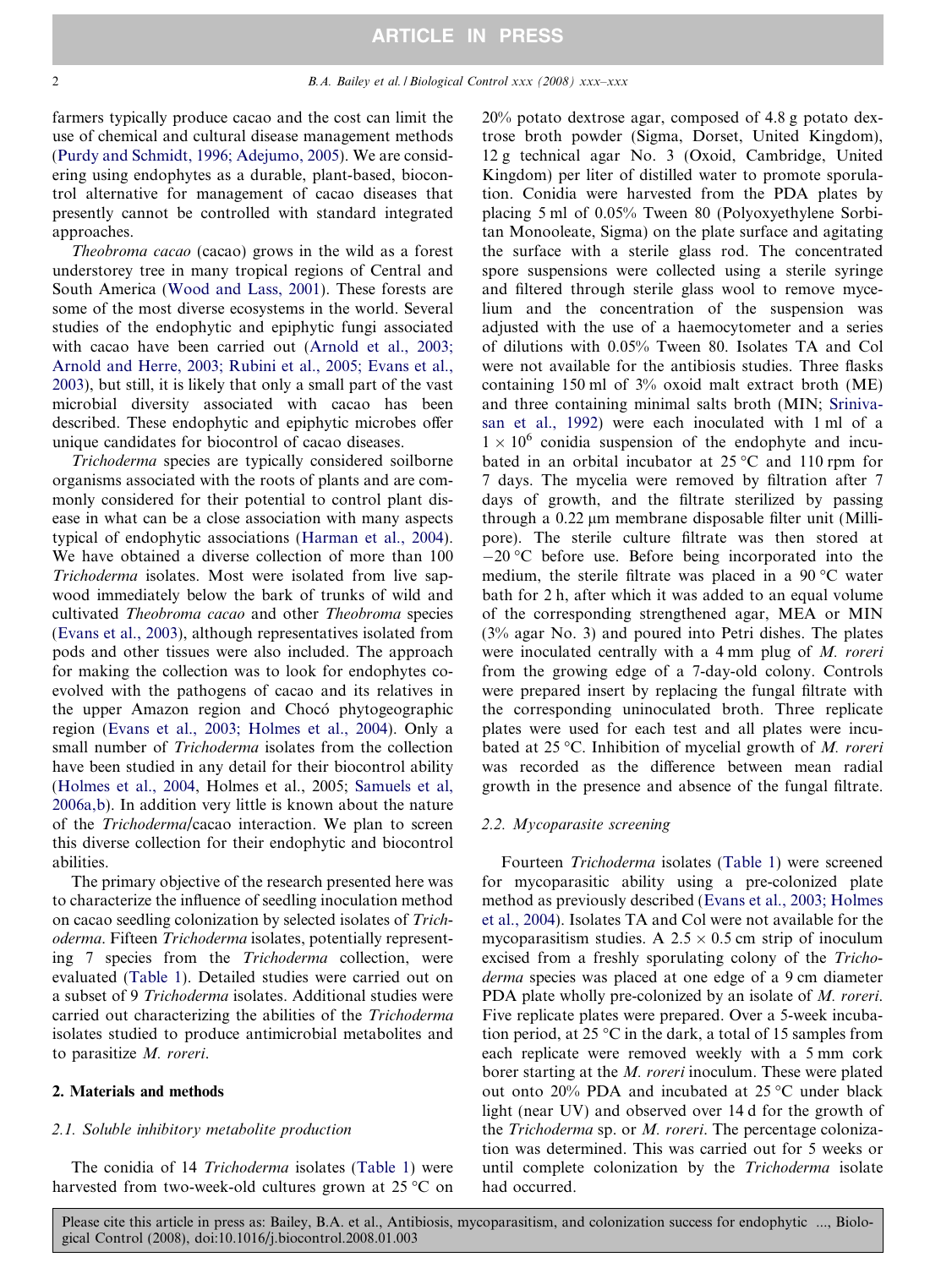#### B.A. Bailey et al. / Biological Control xxx (2008) xxx–xxx 3

| rabie i                    |  |  |
|----------------------------|--|--|
| Sources of fungal isolates |  |  |

<span id="page-2-0"></span>n alama

| Isolates# (DIS) | Trichoderma Sp.   | Source of isolate                                         |
|-----------------|-------------------|-----------------------------------------------------------|
| 67a             | T. harzianum      | <i>Theobroma bicolor</i> stem in Napo Province, Ecuador   |
| 70a             | T. ovalisporum    | Banisteriopsis caapi broom in Sucumbios Province, Ecuador |
| 110a            | T. cf. harzianum  | Theobroma cacao stem in Napo Province, Ecuador            |
| 169c            | T. harzianum      | Theobroma speciosum stem in Belem, Para, Brazil           |
| 172ai           | <b>T. TKON 21</b> | Theobroma grandiflorum stem in Belem, Para, Brazil        |
| 172h            | T. ovalisporum    | T. grandiflorum stem in Belem, Para, Brazil               |
| 173a            | T. cf. spirale    | Theobroma stem species in Belem, Para, Brazil             |
| 173f            | T. harzianum      | <i>Theobroma</i> stem species in Belem, Para, Brazil      |
| 173k            | T. strigosum      | Theobroma stem species in Belem, Para, Brazil             |
| 185c            | T. stromaticum    | T. cacao stem in Medici Landia, Para, Brazil              |
| 203c            | T. ovalisporum    | <i>T. speciosum</i> stem in Rio Xingu, Brazil             |
| 217a            | T. harzianum      | Theobroma gileri stem in Esmeraldas Province, Ecuador     |
| 219b            | T. hamatum        | T. gileri pod in Esmeraldas Province, Ecuador             |
| 219f            | T. harzianum      | T. gileri pod in Esmeraldas Province, Ecuador             |
| <b>TA</b>       | T. asperellum     | T. cacao stem in Beltsville, MD, USA                      |
| Col             | C. gleosporioides | <i>T. cacao</i> stem in Beltsville, MD, USA               |

# 2.3. Production of fungal inoculum for seedling inoculations

Fifteen Trichoderma isolates, plus an isolate of Colletotrichum gloeosporioides, were included in this study (Table 1). The fungal isolates were grown on cornmeal dextrose agar (CDA) plates, 1.7% w/v Difco cornmeal agar (DIFCO Laboratories, Detroit, MI) plus 20% w/v dextrose, in Petri dishes in an incubator at 23  $\mathrm{^{\circ}C}$  for 5 days before use.

#### 2.4. Sterile cacao seedling production

Open pollinated seeds of Theobroma cacao variety comun (Lower Amazon Amelonado type) were collected from established plantings at the Almirante Cacau, Inc. farm (Itabuna, Bahia, Brazil) and shipped to the Sustainable Perennial Crops Laboratory in Beltsville, MD for use. The seed coat was removed from the seeds, and the seeds were surface sterilized by soaking in 14% sodium hypochlorite for 3 min followed by three washes in sterile distilled water. The seed coat was removed to eliminate the associated fleshy pulp and facilitate surface sterilization. Three sterile seeds were placed side-by-side on 1.5% water agar in 100 mm diameter Petri dishes and wrapped tightly with Parafilm. The seeds were pregerminated under fluorescent lights at  $23^{\circ}$ C.

# 2.5. Seedling inoculation methods

The colonization of cacao seedlings was characterized using five different methods.

# 2.5.1. Method 1

After pregerminating for 4 days, two 0.6-cm agar plugs, of one Trichoderma isolate, were placed on the water agar surface near the emerging roots. The fungi were allowed to grow out of the agar plug, through the water agar and onto the cacao seedlings. The seedlings were rated for root discoloration after 6 days of colonization using a scale from 0 (no discoloration) to 4 (severe browning).

## 2.5.2. Method 2

After colonization on plates for 6 days, using the techniques outlined in Method 1, the germinating seeds were planted in 3 cm of sterile soil-less mix (80 g of 2:2:1, sand:Perlite:Promix) in double magenta boxes (20 cm high and approx. 6.5 cm square, Magenta Corp., Chicago, IL). Twenty milliliters of sterile distilled water was added to the dry, soil-less mix after planting and seedlings were grown on fluorescent light benches at  $23 \text{ °C}$  for 2 weeks.

#### 2.5.3. Method 3

A colonized agar plug was transferred to the soil surface of magenta boxes and 20 mL of sterile distilled water was added. The magenta boxes were incubated at  $23^{\circ}$ C for 10 days before a sterile pregerminated seed (3 days on water agar) was planted in each box. The seedlings were grown 3 weeks after inoculation before being dissected.

#### 2.5.4. Methods 4 and 5

Methods 4 and 5 were similar in all aspects except for the point of inoculation. Pregerminated cacao seeds were planted in soil-less mix in magenta boxes with the addition of sterile distilled water (20 mL). Once the seedlings had emerged, a colonized agar plug was transferred to the soil surface next to the stem (Method 4, bottom) or between the seedling cotyledons (Method 5, top). The seedlings were grown 2 weeks after inoculation before being dissected for Methods 4 and 5.

### 2.6. Determination of seedling colonization

For each method, cacao seedlings were dissected and 1-cm tissue sections were plated on CDA. For Method 1, sections of roots, stems, cotyledons, and plumules were surface sterilized as previously described for the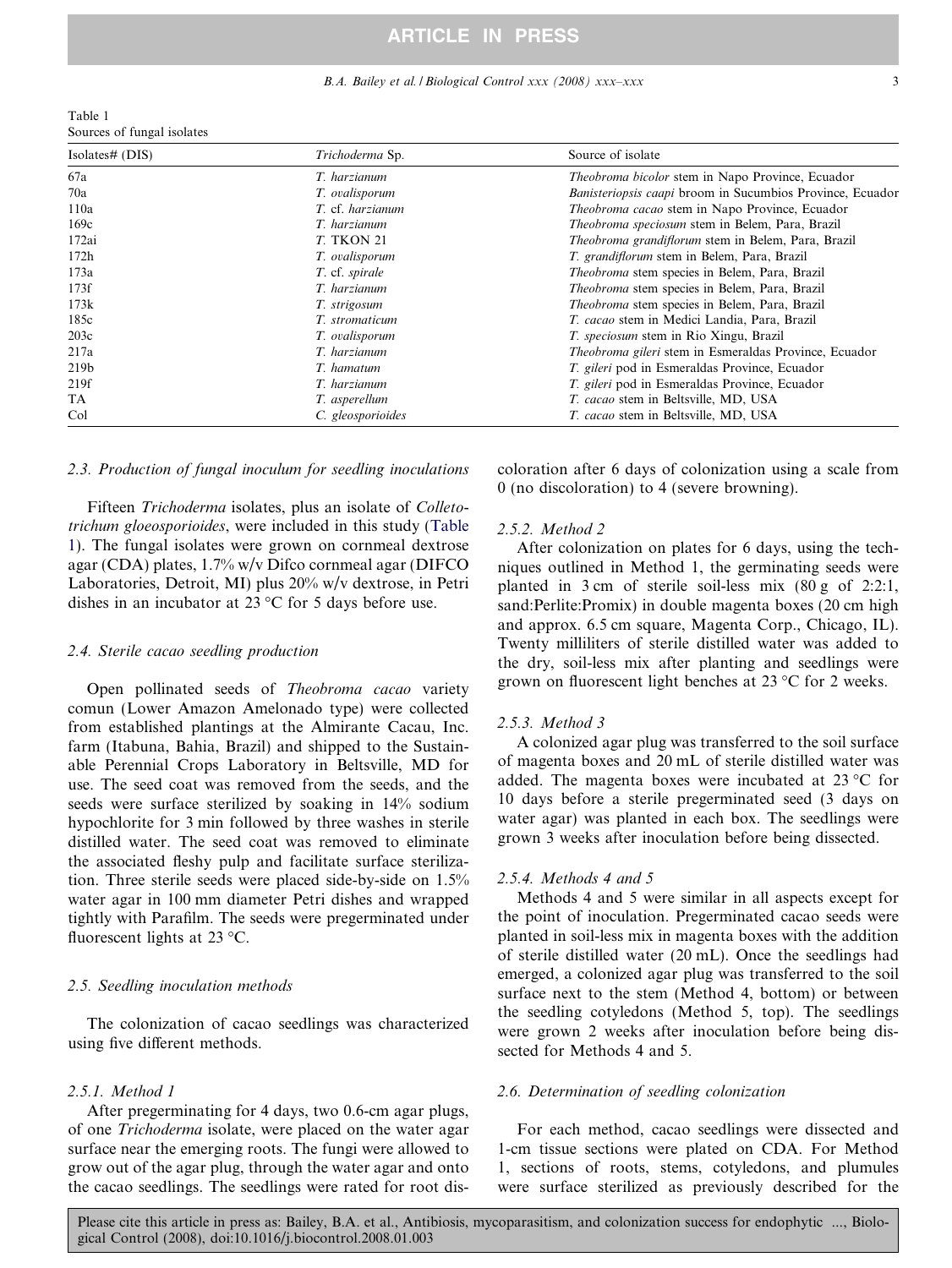<span id="page-3-0"></span>cacao seed and plated on CDA. For Method 2, sections of root tips, mature primary roots, stems, bark, xylem, cotyledons, plumules, and leaves were plated on CDA after surface sterilization. The bark and xylem were separated by splitting the bark down to the woody xylem and peeling off the bark before surface sterilization of both tissues. Methods 3–5 were handled similarl to Method 2 but without the bark and xylem samples. For mature root, stem, xylem, bark, cotyledons, and leaves, two sections were plated from each seedling. For root tips and plumules, one section was plated. All the plated plant sections were incubated on the lab bench (23 °C) for 5–7 days until the *Trichoderma* isolates grew out of the cacao tissue sections and were counted as positive or negative for colonization. For each method, at least 4 replicates (seedlings) were inoculated with each isolate. Experiments were carried out in sets of 2 or more replicates using seeds from separate shipments.

#### 2.7. Colonization index

A colonization rating index (CI) was determined for each seedling in order to evaluate the endophytic abilities of each isolate over all tissues. For Method 1, the CI formula gave positive plumule colonization, a value of 2 versus a maximum value of 1 for cotyledon, stem and root tissues. Plumule colonization was given the higher value due to our interest in colonization of meristematic tissues. For Method 1 the maximum CI for a seedling was 5. For the remaining methods, plumule and root tip (meristematic tissues) were given a maximum value of 2 for positive colonization and leaf, stem, root, and cotyledon tissues were given a maximum value of 1. The maximum CI for Methods 2–5 was 8.

#### 2.8. Statistical analysis

The data were expressed as percent growth inhibition for the antibiosis study and % plate colonization for the mycoparasitism studies. The seedling colonization study data were presented as percent tissue colonization or used the colonization index (CI). Mixed model ANOVA was fit to the data for each tissue and method using  $\alpha = 0.05$ level of significance. Means separations among isolates were obtained using the Tukey–Kramers [\(SAS Institute](#page-11-0) [Inc. 2005\)](#page-11-0) adjustment to protect against false positives (i.e., inflated Type I error). Heterogeneous within-isolate variances were modeled using the  $GROUP =$  option ([Lit](#page-11-0)[tell et al., 2006](#page-11-0)) of the REPEATED statement in SAS/  $STAT^{\circledR}$  Proc MIXED [\(SAS Institute Inc., 2005\)](#page-11-0). Diagnostic statistics were calculated on each model's residuals to confirm goodness-of-fit.

Summary tables are provided indicating the endophytic colonization efficiency (80%) for each tissue and method combination across all fungal isolates (Table 2) and the endophytic colonization efficiency (80%) for each isolate and tissue combination across methods of inoculation (Table 3). The value of 80% colonization is related directly to the percentage of tissue pieces colonized (data not shown).

Table 2

Summary of endophytic colonization efficiency for each tissue and method combination across all fungal isolates

| Method         | Root tip | Mature root | Stem  | Cotyledons | Plumule | Leaf |  |  |
|----------------|----------|-------------|-------|------------|---------|------|--|--|
| M1             | nd       |             |       |            |         | nd   |  |  |
| M <sub>2</sub> |          | 10          | 10    | 10         |         |      |  |  |
| M <sub>3</sub> |          |             |       |            |         |      |  |  |
| M <sub>4</sub> |          |             |       |            |         |      |  |  |
| M <sub>5</sub> |          |             |       |            |         |      |  |  |
| Sum            | 16/40    | 38/50       | 34/50 | 33/50      | 22/50   | 9/40 |  |  |

The numbers represents the number of isolates with at least 80% efficiency at colonization of a tissue for a specific method. The sum for each tissue over all method and isolate combinations where a tissue was at least 80% colonized is also presented. The table only includes data on the 10 isolates included in all 5 methods of inoculation.

| Table 3 |  |                                                                                                                     |  |  |  |  |  |
|---------|--|---------------------------------------------------------------------------------------------------------------------|--|--|--|--|--|
|         |  | Summary of endophytic colonization efficiency for each isolate and tissue combination across methods of inoculation |  |  |  |  |  |

| Tissue      | 70a   | 110a  | 172ai | 172h  | 173a | 185c | 219 <sub>b</sub> | 219f  | TA    | Col  |
|-------------|-------|-------|-------|-------|------|------|------------------|-------|-------|------|
| Root tip    |       |       |       |       |      |      |                  |       |       |      |
| Mature root | 4     |       |       |       |      |      |                  |       |       |      |
| Stem        |       |       | 4     |       |      |      | 4                | 4     |       |      |
| Cotyledons  | 4     |       | 4     |       |      |      | 4                | 4     | 4     |      |
| Plumule     |       |       |       |       |      |      | 4                |       | 4     |      |
| Leaf        |       |       |       |       |      |      |                  |       |       |      |
| Sum         | 16/28 | 21/28 | 18/28 | 15/28 | 8/28 | 4/28 | 21/28            | 22/28 | 21/28 | 6/28 |

The numbers represent the number of methods in which the colonization of a tissue by a specific isolate was at least 80%. The sum for each isolate over all method and tissue combination where isolates colonized at least 80% of the tissue segments is also presented.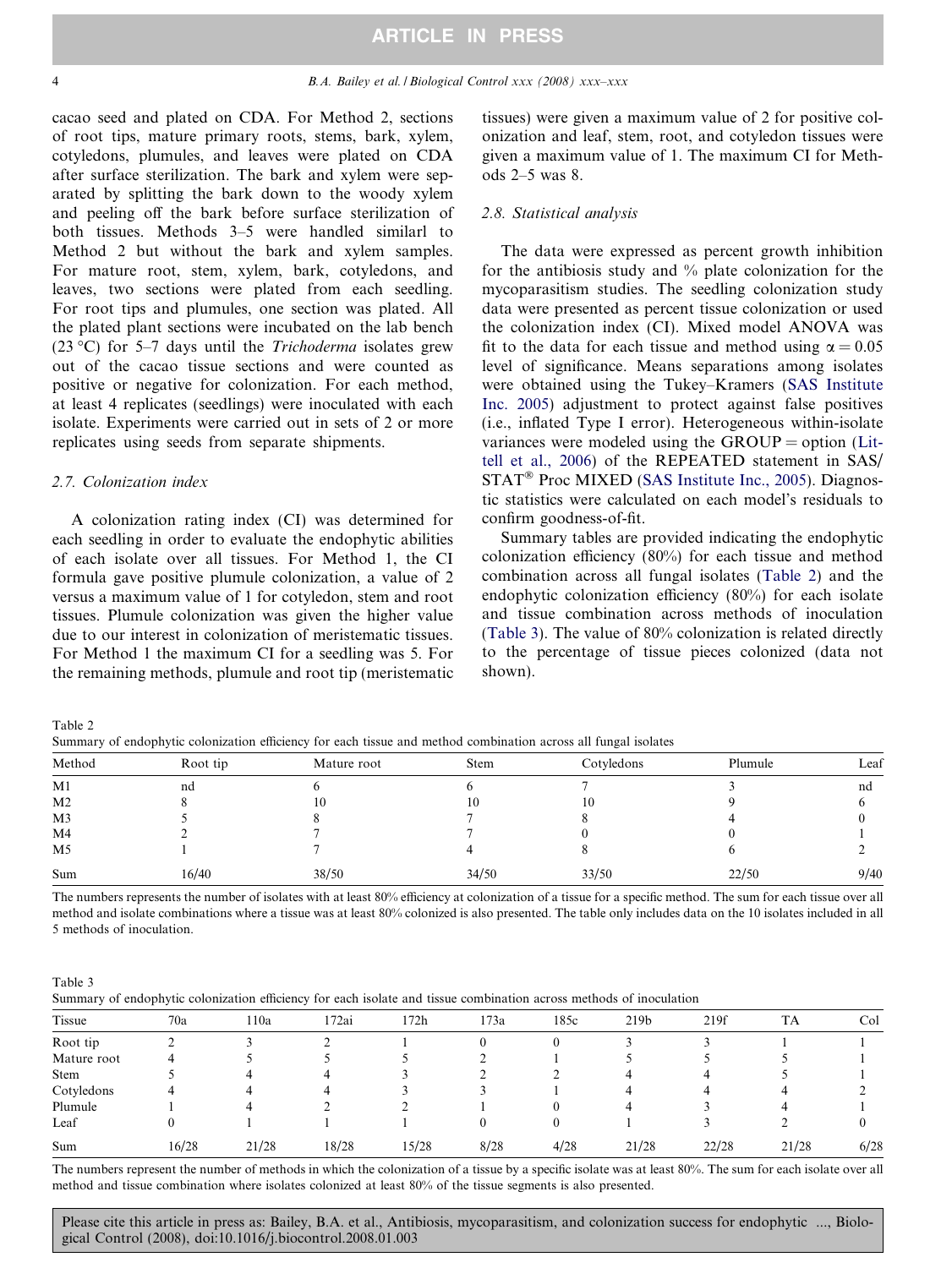# 3.1. Soluble inhibitory metabolite production and mycoparasitism

The isolates studied varied in their abilities to produce metabolites that inhibited growth of M. roreri [\(Fig. 1A](#page-5-0) and B). Culture filtrates from isolates DIS 172ai (T. sp. TKON 21) and DIS 203 c (T. ovalisporum) produced in MIN media completely inhibited growth of M. roreri when incorporated into MIN agar. Isolates DIS 173a (T. cf. spirale), DIS 185 c (T. stromaticum), and DIS 219f (T. harzianum) inhibited M. roreri growth  $48\%$ ,  $50\%$ , and  $47\%$ , respectively, on MIN agar. Culture filtrates from isolates DIS 172ai  $(T.$  sp. TKON 21) and DIS 203 c  $(T.$  ovalisporum) produced in MEA media also strongly inhibited growth of M. roreri. For most isolates, culture filtrates were less inhibitory when produced and incorporated into MEA media. This demonstrates the importance of growth substrates in the production of soluble inhibitory metabolite. Exceptions were culture filtrates from isolates DIS 172 h, DIS 173 k, DIS 217a, and DIS 219b.

Some of the Trichoderma isolates were aggressive mycoparasites which completely colonized the M. roreri cultures to the point that the pathogen could not be recovered ([Fig. 1C](#page-5-0)). Isolates DIS 67a, DIS 70a, DIS 110a, DIS 169c, DIS 219b, and DIS 219f completely colonized the pseudostroma of M. roreri on pre-colonized plates after 5 weeks. Isolates DIS 172ai, DIS 172 h, DIS 173k, and DIS 203c were poor mycoparasites of M. roreri, eliminating the pathogen on 20% or less of the agar plugs from pre-colonized plates after 5 weeks.

#### 3.2. Seedling colonization studies

For Method 1, germinated cacao seedlings were inoculated on water agar plates. Six days after inoculation, the root discoloration ratings varied from 0.1 for uninoculated seedlings to 3.3 for isolate DIS 169c, 4.0 being a maximum ([Fig. 2A](#page-6-0)). Isolates DIS 70a, DIS 172 h, DIS 173a, DIS 185c, DIS 203c, and Col had ratings of 2.0 or below. Isolates DIS 67a, DIS 169c, DIS172ai, DIS 173f, DIS 173k, DIS 217a, DIS 219b, and DIS 219f had ratings of 3.0 or above.

The colonization index was developed as a general assessment of the abilities of a Trichoderma isolate to establish an endophytic relationship with cacao seedlings. A CI greater than 0 by definition indicates the isolate was living inside the plant tissue and is therefore an endophyte of cacao. Isolates with high CI values within an experiment are expected to be efficient in establishing the endophytic relationship with cacao. Using Method 1, isolates DIS 173f and TA completely colonized the cacao seedlings, resulting in CI values of 5 ([Fig. 2B](#page-6-0)). A CI of 5 means 28 of 28 tissue segments including 4 tissues (8 root, 8 stem, 8 cotyledon, and 4 plumule segments) were colonized for each of these isolates using Method 1. Isolates DIS 110a, DIS 173k, and DIS 219b had near maximum CI values of 4.9. DIS 185c and Col were the poorest colonizers using Method 1 with CI values less than 3 [\(Fig. 2](#page-6-0)B). Only 10 of the 16 isolates studied using Method 1 were included in Methods 2–5. Of these 10, mature roots, plumules, stems, and cotyledons were at least 80% colonized by 6, 3, 6, and 7 isolates, respectively [\(Table 2](#page-3-0)). All isolates, other than isolate DIS 185c, could be re-isolated from all plant tissues at least once using Method 1 for inoculation. Isolate DIS 185c was re-isolated from all tissues but the plumule.

In Method 2, seedlings inoculated on agar plates were transferred to soil after 6 days of incubation. The seedlings were dissected 2 weeks after transplanting to soil in magenta boxes. Isolates DIS 172h, DIS 219b, DIS 219f, and TA heavily colonized all the seedling tissues sampled using Method 2, resulting in CI values of the maximum 8 ([Fig. 3](#page-7-0)A). With Methods 2–5 a CI of 8 indicates 10 of 10 tissue segments including 6 tissues (2 root, 2 stem, 2 cotyledon, 2 leaf, 1 root tip, and 1 plumule segments) were colonized for each of these isolates for each replicate seedling. Isolates DIS 173a, and DIS 185c were poor colonizers of cacao seedlings using this method, having CI values less than 6. Cacao root tips were heavily colonized using this method with only isolates DIS 173a and DIS 185c failing to colonize all root pieces [\(Table 2\)](#page-3-0). Mature roots, stems, and cotyledons were heavily colonized by all isolates [\(Table](#page-3-0) [2\)](#page-3-0). Plumules were heavily colonized by 9 isolates ([Table 2\)](#page-3-0), but DIS 185c was not re-isolated from plumules after inoculation using Method 2. Leaves were less colonized [\(Table](#page-3-0) [2\)](#page-3-0), although 4 isolates (DIS 172h, DIS 219b, DIS 219f, and TA) completely colonized all the leaf pieces sampled using Method 2. Similar to the results with stems, the bark of cacao seedlings was heavily colonized by all the Trichoderma isolates studied [\(Fig. 3B](#page-7-0)). The xylem, on the other hand, was heavily colonized  $(>80\%)$  by isolates DIS 219b and DIS 219f only [\(Fig. 3C](#page-7-0)). Isolates DIS 172h, DIS 173a, DIS 185c and Col were poor colonizers of the cacao xylem [\(Fig. 3C](#page-7-0)).

Using Method 3, seeds were planted into soil preinoculated for 10 days by the Trichoderma isolates. The seedlings were grown for 3 weeks before being dissected. Isolates DIS 110a, DIS 219b, and DIS 219f had CI values near the maximum of 8 using Method 3 [\(Fig. 4\)](#page-8-0) and DIS 185c and Col had CI values less than 4. When seeds were planted in preinoculated soil, five isolates were efficient colonizers of root tips ([Table 2\)](#page-3-0). 8 isolates heavily colonized mature root pieces, 7 isolates heavily colonized cacao stems, and 8 isolates heavily colonized cotyledons [\(Table](#page-3-0) [2\)](#page-3-0). All isolates except for DIS 185c were isolated at least once from plumules of seedlings planted in preinoculated soil. Plumules were heavily colonized by 4 isolates using Method 3 ([Table 2\)](#page-3-0). Leaves were poorly colonized by all isolates and isolates DIS 185c and Col were not isolated from leaves when seedlings were inoculated using Method 3 [\(Table 2\)](#page-3-0).

Isolate DIS 219b had a CI value of 7.76 (maximum  $CI = 8$ ) when seedlings were inoculated at the base of the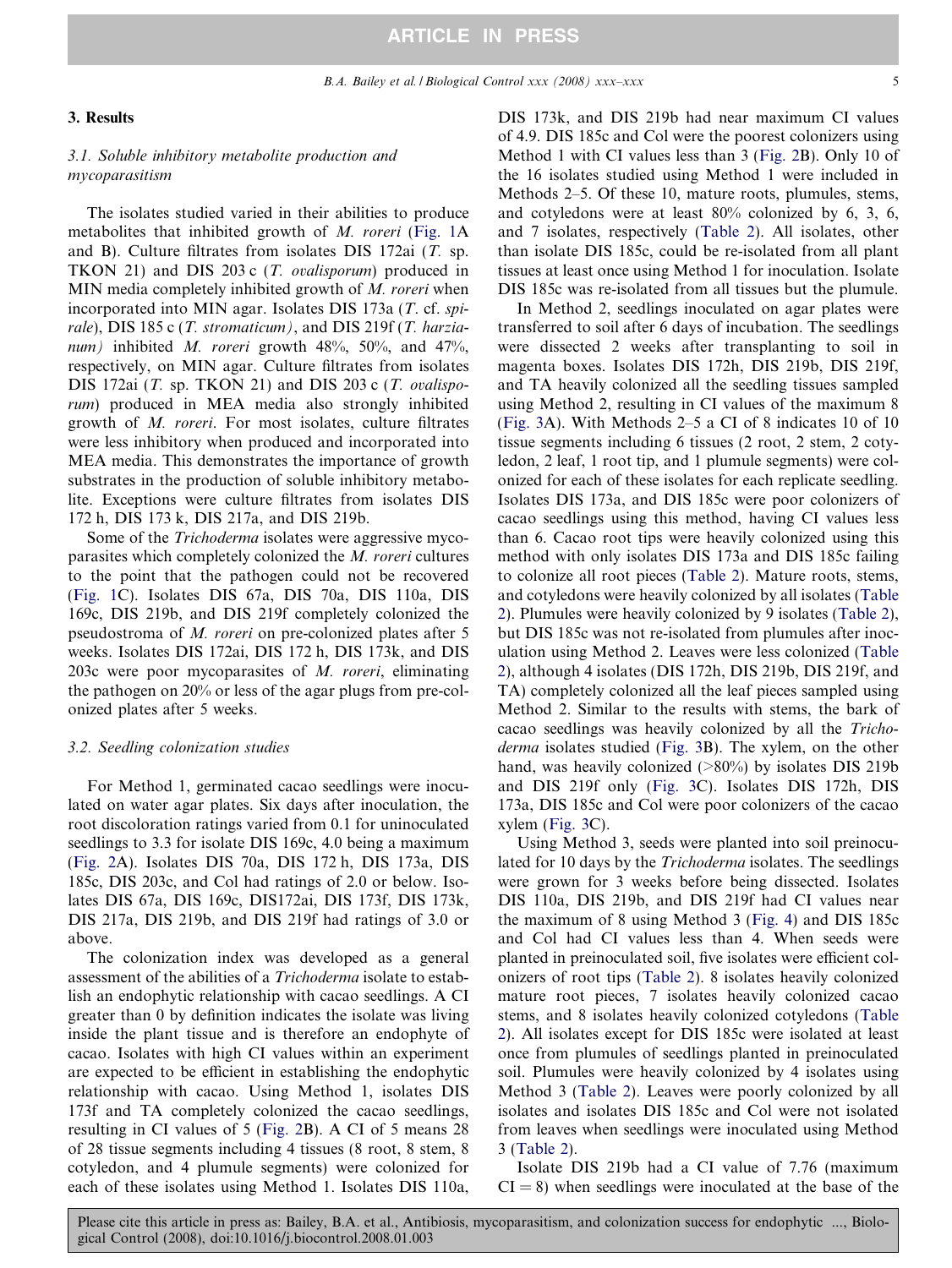

Fig. 1. Antibiosis and mycoparasitism against Moniliophthora roreri by endophytic Trichoderma isolates. Studies of antibiosis and mycoparasitism were carried out as described in the materials and methods. For antibiosis studies the means represent percent inhibition of growth of M. roreri on plates including filtrates from Trichoderma isolates grown on MIN (A) or MEA (B) medium. For the mycoparasitism (C) studies the means represent the percentage of M. roreri precolonized plates where the Trichoderma isolate was reisolated and M. roreri was eliminated. The means separations as indicated by letters above bars were accomplished by the Tukey–Kramers adjustment as described in the text and error bars (±one standard error) are also presented. Means with non-overlapping letters indicate statistical significant differences ( $p < 0.05$ ). The dashes between letters indicate the range of letters is included.

stem (Method 4, [Fig. 5](#page-8-0)A) and DIS 219f had a CI value of the maximum 8 when seedlings were inoculated between

the cotyledons (Method 5, [Fig. 5B](#page-8-0)). Isolates DIS 185c and Col had the lowest CI values (CIs less than 2) for both

<span id="page-5-0"></span>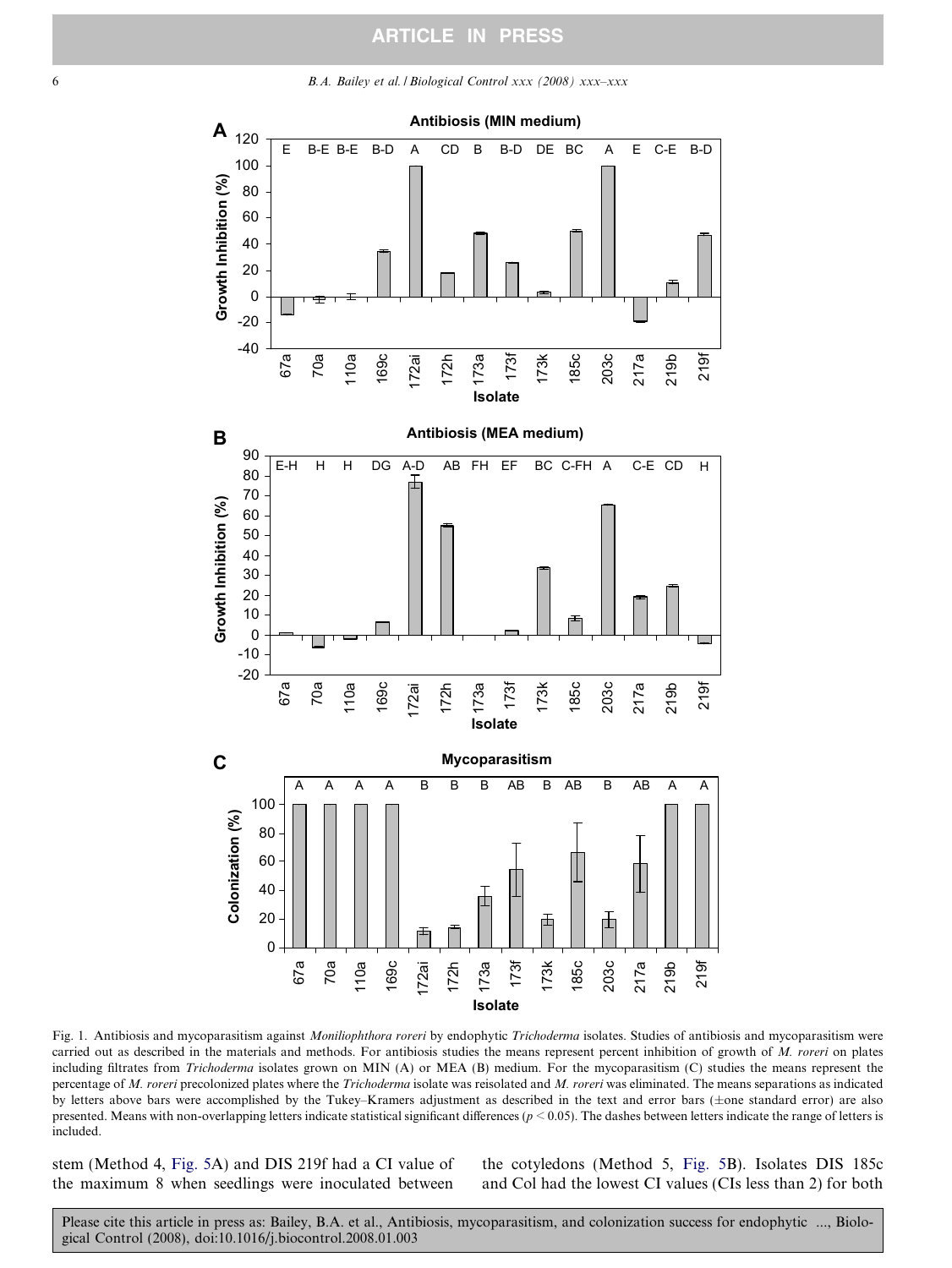B.A. Bailey et al. / Biological Control xxx (2008) xxx–xxx 7

<span id="page-6-0"></span>

Fig. 2. Root discoloration and endophytic seedling colonization of cacao by Trichoderma isolates after inoculation of cacao seedlings on agar plates (Method 1). Sterile cacao seeds were pregerminated 4 days on water agar plates and then inoculated with agar plugs from Trichoderma cultures. Six days after inoculation, the seedlings were rated for root discoloration (A) using a scale from 0 (no discoloration) to 4 (severe browning). Rating for 18 individual seedlings (18 replicates) inoculated with each isolate were included. A subset of 4 seedlings (4 replicates) were dissected into roots, stems, cotyledons, and plumules and surface sterilized sections were plated on CDA plates. Colonization was verified 5–7 days later and the colonization index (B) was determined using weighted values of 1 for positive root, stem, and cotyledon colonization, and 2 for positive plumule colonization. The means separations as indicated by letters above bars were accomplished by the Tukey–Kramers adjustment as described in the text and error bars (±one standard error) are also presented. Means with non-overlapping letters indicate statistical significant differences ( $p < 0.05$ ).

Method 4 and Method 5. In general terms, Methods 4 and 5 performed as expected ([Table 2](#page-3-0)). Inoculations of seedlings at the stem base resulted in slightly better colonization of the lower portions of the plant (root tips, roots, and stems), and inoculation at the cotyledon stem juncture resulted in greater colonization of the upper portions of the plant (cotyledons, plumules, and leaves).

Isolates DIS 110a (T. harzianum), DIS 219b (T. hamatum), DIS 219f (T. harzianum) and TA (T. asperellum) were the most consistent colonizers when data from Methods 2– 5 were combined to calculate CI [\(Fig. 6\)](#page-9-0). These four isolates colonized at least 80% of the tissue section samples in at least 21 of 28 method and tissue combinations studied ([Table 3\)](#page-3-0). Isolates DIS 173a (T. cf. spirale), DIS 185c (T. stromaticum), and Col (Colletotrichum gleosporioides) were generally poor endophytic colonizers of cacao tissues, having a CI of less than 4 using data from Methods 2–4 ([Fig. 6\)](#page-9-0). These four isolates colonized at least 80% of the tissue section samples in no more than 8 of 28 method and tissue combinations studied [\(Table 3\)](#page-3-0).

#### 4. Discussion

Several Trichoderma species have been extensively studied for their biocontrol potential ([Harman, 2000; Howell,](#page-11-0) [2003; Harman et al., 2004\)](#page-11-0). Trichoderma harzianum isolate T-22 is marketed for the control of many different diseases in many different crops ([Harman et al., 2004](#page-11-0)). T-22 is typically applied as a seed treatment or soil amendment but has also been used for foliar applications to control diseases of apple, grape, and other fruit crops. T. harzianum isolate T39 has been extensively studied for control of gray mold on grapes using foliar applications ([Elad, 1994;](#page-11-0) [O'Neill, 1996](#page-11-0)). T. stromaticum ([Samuels et al., 2000\)](#page-11-0) is a mycoparasite of C. perniciosa and is being used in the field for control of witches' broom [\(Bastos, 1996a,b\)](#page-10-0). Isolates of T. harzianum, T. hamatum, T. asperellum, as well as other species of *Trichoderma* have been shown effective in inducing resistance to disease in many plant species [\(Howell,](#page-11-0) [2003; Yedidia et al., 2003; Khan et al., 2004; Harman](#page-11-0) [et al., 2004; Horst et al., 2005\)](#page-11-0). Although Trichoderma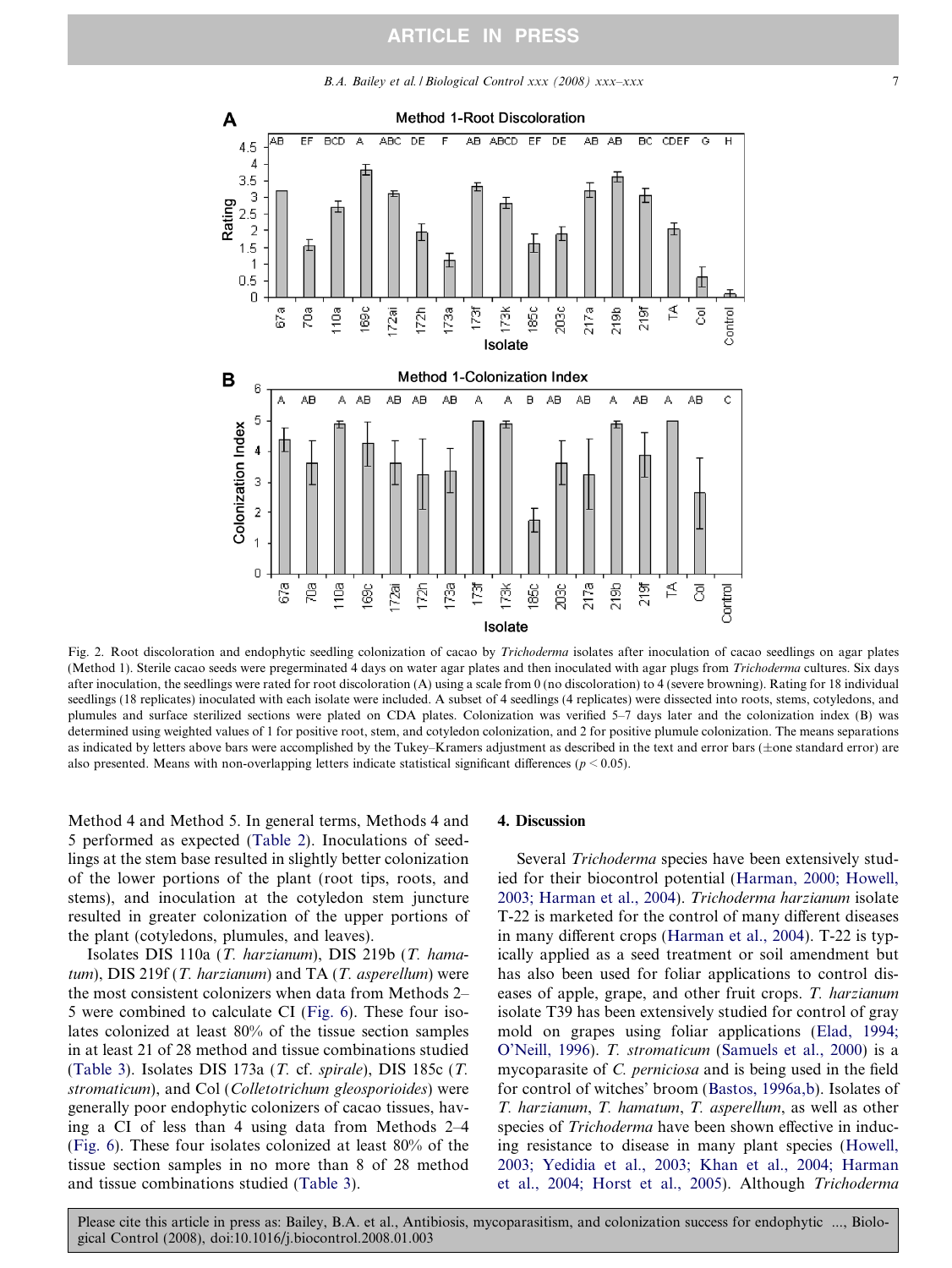<span id="page-7-0"></span>

Fig. 3. Endophytic seedling colonization of cacao by Trichoderma isolates after inoculation on agar plates followed by planting in sterile soil-less mix (Method 2). Sterile cacao seeds were pregerminated 4 days on water agar plates and then inoculated with agar plugs from Trichoderma cultures. Six days after inoculation, the seedlings were transplanted to sterile soil-less mix and grown for two weeks before being dissected into root tips, roots, stems, cotyledons, plumules, leaf, bark, and xylem. Surface sterilized sections of each tissue were plated on CDA plates. Colonization was verified 5–7 days later and the colonization index (A) was determined using weighted values of 1 for positive root, stem, cotyledon, and leaf colonization, and 2 for positive plumule and root tip colonization. The percent colonization is also presented for bark (B) and xylem (C). Five seedlings (5 replicates) inoculated with each isolate were dissected. The means separations as indicated by letters above bars were accomplished by the Tukey–Kramers adjustment as described in the text and error bars  $(+/-$  one standard error) are also presented. Means with non-overlapping letters indicate statistical significant differences ( $p < 0.05$ ).

has been extensively studied for its biocontrol potential, the endophytic ability of Trichoderma has only recently received attention ([Harman et al., 2004\)](#page-11-0). The concept of Trichoderma as an endophyte of above ground plant tissues has received even less attention ([Evans et al., 2003; Holmes](#page-11-0) [et al., 2004, 2006; Bailey et al., 2006](#page-11-0)).

Trichoderma species are typically considered soil and root colonizers ([Howell, 2003; Harman et al., 2004; Samu](#page-11-0)[els, 2006](#page-11-0)). Several of the Trichoderma isolates studied here were efficient endophytic colonizers of the above ground portions of the cacao seedling when inoculations were made away from the soil surface between the cotyledons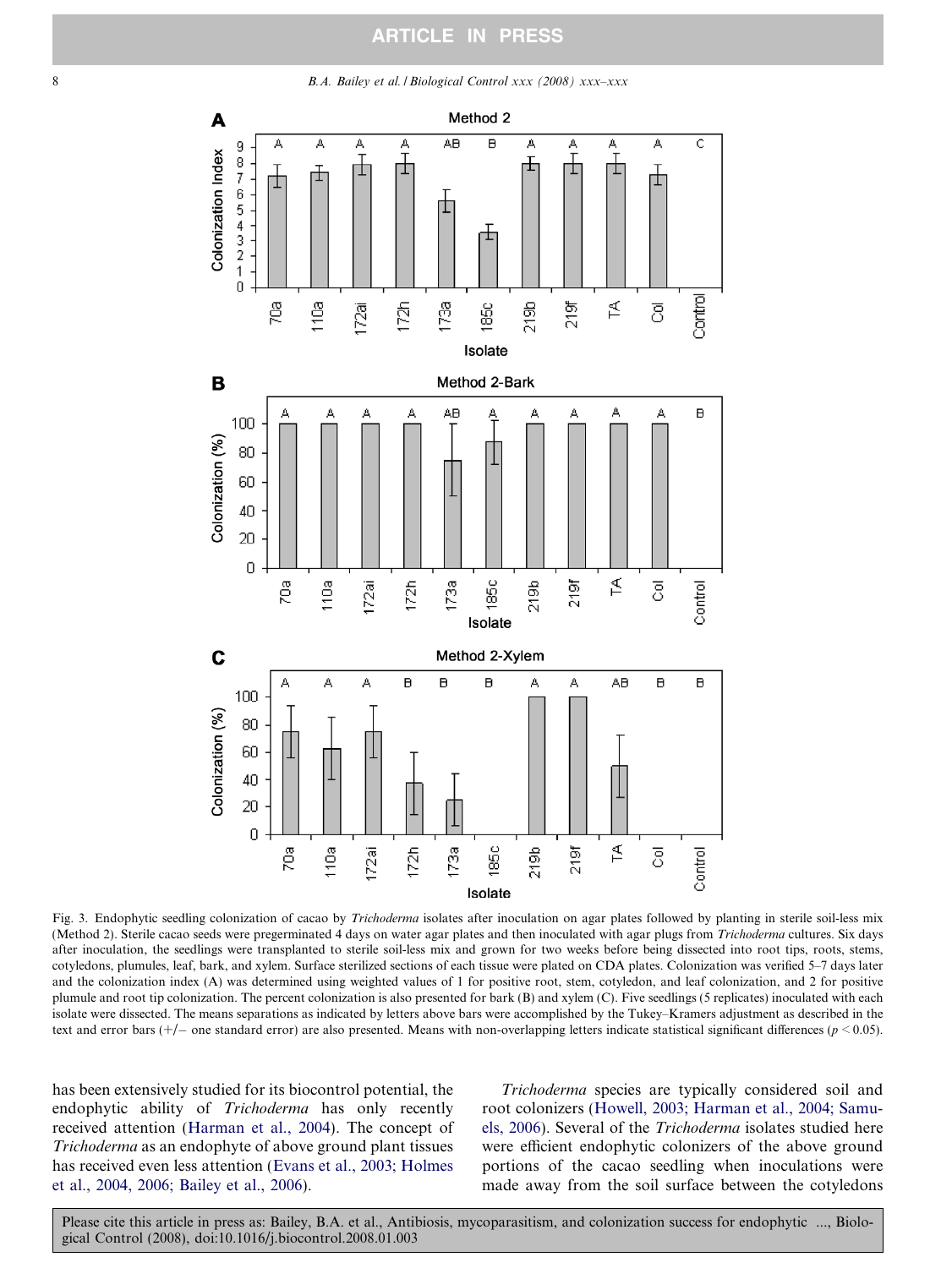B.A. Bailey et al. / Biological Control xxx (2008) xxx-xxx

<span id="page-8-0"></span>

Fig. 4. Endophytic seedling colonization of cacao by Trichoderma isolates after planting of seed in pre-inoculated soil (Method 3). Sterile cacao seeds were germinated on water agar and grown in soil-less mix pre-inoculated with *Trichoderma* isolates (10 days). Three weeks after planting, the resulting seedlings were dissected into root tips, roots, stems, cotyledons, plumules, and leaf. Surface sterilized sections of each tissue were plated on CDA plates. Colonization was verified 5–7 days later and the colonization index was determined using weighted values of 1 for positive root, stem, and cotyledon colonization, and 2 for positive plumule and root tip colonization. Five seedlings (5 replicates) inoculated with each isolate were dissected. The means separations as indicated by letters above bars were accomplished by the Tukey–Kramers adjustment as described in the text and error bars (±one standard error) are also presented. Means with non-overlapping letters indicate statistical significant differences ( $p < 0.05$ ).



Fig. 5. Endophytic seedling colonization of cacao by *Trichoderma* isolates using two methods: (A) Method 4, inoculating seedlings at the stem base or (B) Method 5, inoculating seedlings between the cotyledons. Sterile cacao seeds were germinated on water agar and grown in sterile soil-less mix until the seedlings emerged. An agar plug carrying a Trichoderma isolate was placed either at the base of the stem on the soil surface or between the cotyledons of the seedlings and seedlings were grown for two weeks allowing colonization. The seedlings were dissected into root tips, roots, (C) stems, cotyledons, plumules, and leaf. Surface sterilized sections of each tissue were plated on CDA plates. Colonization was verified 5–7 days later and the Colonization Index was determined using weighted values of 1 for positive root, stem, and cotyledon colonization, and 2 for positive plumule and root tip colonization. Four seedlings (4 replicates) inoculated with each isolate were dissected for each method. The means separations as indicated by letters above bars were accomplished by the Tukey–Kramers adjustment as described in the text and error bars (±one standard error) are also presented. Means with nonoverlapping letters indicate statistical significant differences ( $p \le 0.05$ ).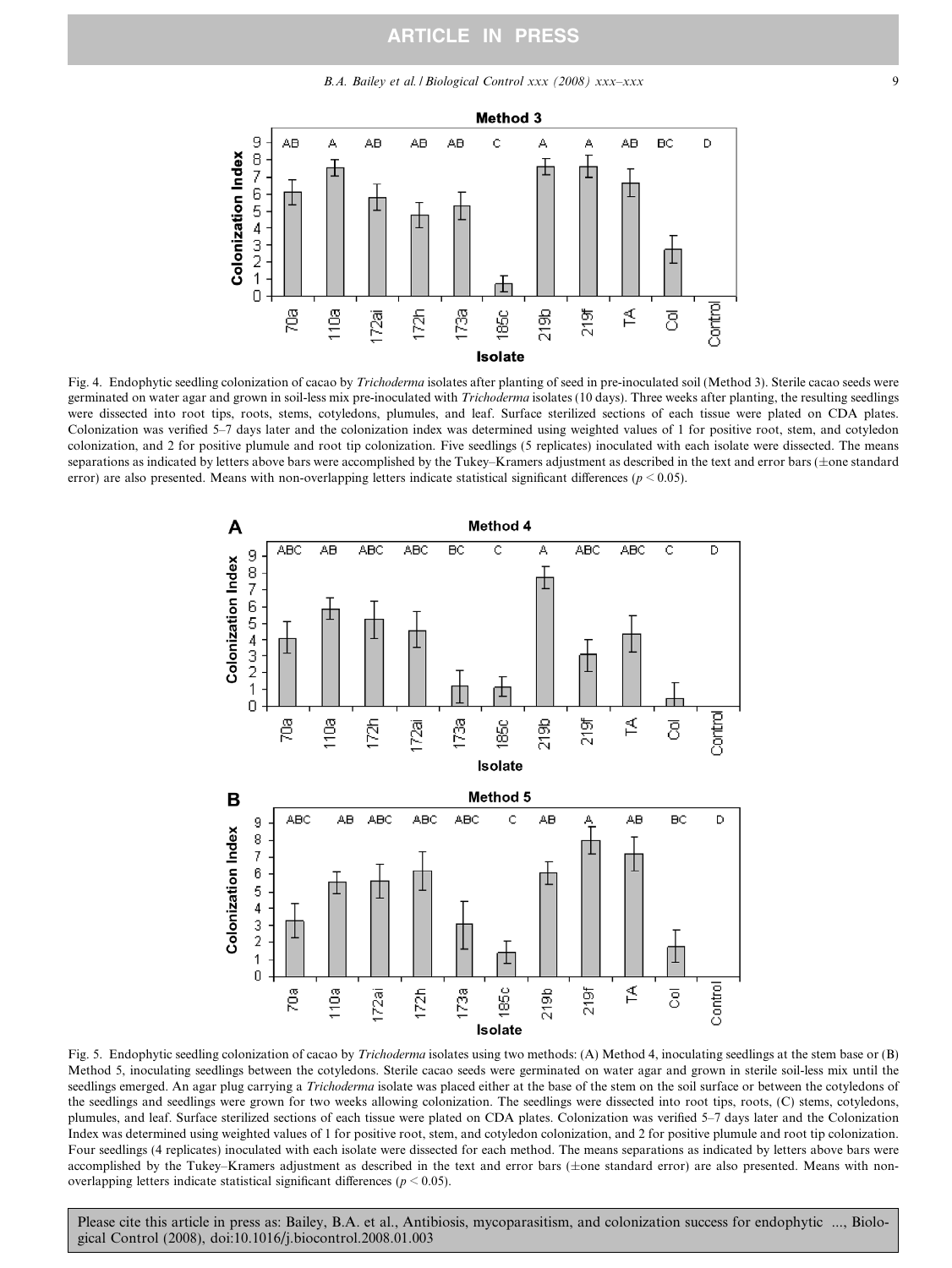<span id="page-9-0"></span>10 **B.A. Bailey et al. / Biological Control xxx** (2008) xxx–xxx



**Average Index Methods 2-5** 

Fig. 6. Combined colonization index using combined data from Methods 2–5. Colonization index was determined for each seedling using weighted values of 1 for positive root, stem, and cotyledon colonization, and 2 for positive plumule and root tip colonization. The resulting CI values for all seedlings and fungi combinations using Methods 2–5 were analyzed together disregarding method of inoculation. The means separations as indicated by letters above bars were accomplished by the Tukey–Kramers adjustment as described in the text and error bars (±one standard error) are also presented. Means with non-overlapping letters indicate statistical significant differences ( $p \le 0.05$ ).

and stem using method 5 [\(Fig. 5\)](#page-8-0). These isolates not only colonized the tissues in the area of inoculation but also colonized distant tissues including root tips, roots, stems, plumules, and leaves [\(Table 2\)](#page-3-0). It is this ability to colonize above-ground plant parts ([Elad, 1994; O'Neill, 1996; Wil](#page-11-0)[son, 1997](#page-11-0)) that is of key interest in control of cacao diseases. [Lewis et al. \(2001\)](#page-11-0) characterized the progressive endophytic colonization of corn by Beauveria bassiana. Although colonization of corn by B. bassiana increased over time, colonization was not complete in this annual crop, even after seed inoculation. Because conditions on the plant surface are typically harsh compared to soil, establishing long lasting endophytic associations in the above-ground parts of the cacao tree may contribute to limiting the number of applications required in a season. Harman and Björkman (1998) were able to identify efficient root colonizing Trichoderma isolates by careful screening. It may be possible to identify efficient colonizers of specific cacao tissues using the methods described here.

When considered over all tissue and isolate combinations, mature roots, stems, and cotyledons were most heavily endophytically colonized by the isolates studied ([Table](#page-3-0) [2\)](#page-3-0). The stem tissues studied were maturing and contained a central xylem core. Although not examined in detail, we were able to isolate Trichoderma from the xylem of cacao seedling stems. To reach the xylem, the Trichoderma isolates had to penetrate the immature bark, a relatively thick tissue. Under most conditions studied, Trichoderma isolates are thought to penetrate only a few cells into the roots ([Harman et al., 2004](#page-11-0)). Isolates DIS 70a, DIS 110a, DIS 172ai, DIS 219b, DIS 219f, and TA were all isolated from 50% or more of the xylem pieces plated on cornmeal agar plates. These 6 Trichoderma isolates were collected from divergent plant species using several isolation methods ([Table 1](#page-2-0)). DIS 110a and DIS 172ai were isolated from live sapwood immediately below the bark of trunks of Theobroma cacao and T. grandiflorum, respectively ([Evans](#page-11-0)

[et al., 2003\)](#page-11-0). DIS 70a was isolated from a M. perniciosa infected broom on Banisteriopsis caapi, a woody liana [\(Holmes et al., 2004](#page-11-0)). DIS 219b and DIS 219f were isolated from pods of Theobroma gileri, while TA was isolated from greenhouse grown trees in Beltsville, Maryland. The data indicate the general aggresiveness of the isolate in colonizing cacao tissues may be more critical to the isolate's ability to colonize woody tissues versus the source and method of the original isolation. The isolate of C. gleosporioides (Col) included in these studies was less efficent in colonizing cacao tissues than many of the Trichoderma isolates studied. This may have been influenced by the methods of inoculation used. Exstensive studies have been carried out detailing the interactions between cacao and leaf endophytes, including isolates of Colletotrichum [\(Arnold et al.](#page-10-0) [2003; Arnold and Herre, 2003\)](#page-10-0).

Cacao seedlings can be precolonized with Trichoderma before planting and it is likely these methods of inoculation could be adapted to other cacao propagation methods [\(Wood and Lass, 2001; Maximova et al., 2002\)](#page-11-0). Considering the endophytic nature of the Trichoderma isolates being studied, it is reasonable to ask if Trichoderma isolates could potentially colonize a cacao tree from a single inoculation point. Results presented here suggest that colonization of cacao by Trichoderma isolates is dependent upon both time and opportunity. The observed failure of Trichoderma isolates to always completely colonize growing points would likely limit the colonization of subsequent plant growth and over time minimize the presence of the endophytic Trichoderma. In assembling the Trichoderma collection, multiple Trichoderma species were often isolated from different parts of the same tree (isolates with the same numbers as with DIS 219b and DIS 219f came from the same tree). Our methods used surface sterilized seedlings and sterilized soil, and other microbes were rarely observed on the dissected tissues. Competition between the many different endophytic and epiphytic microbes found on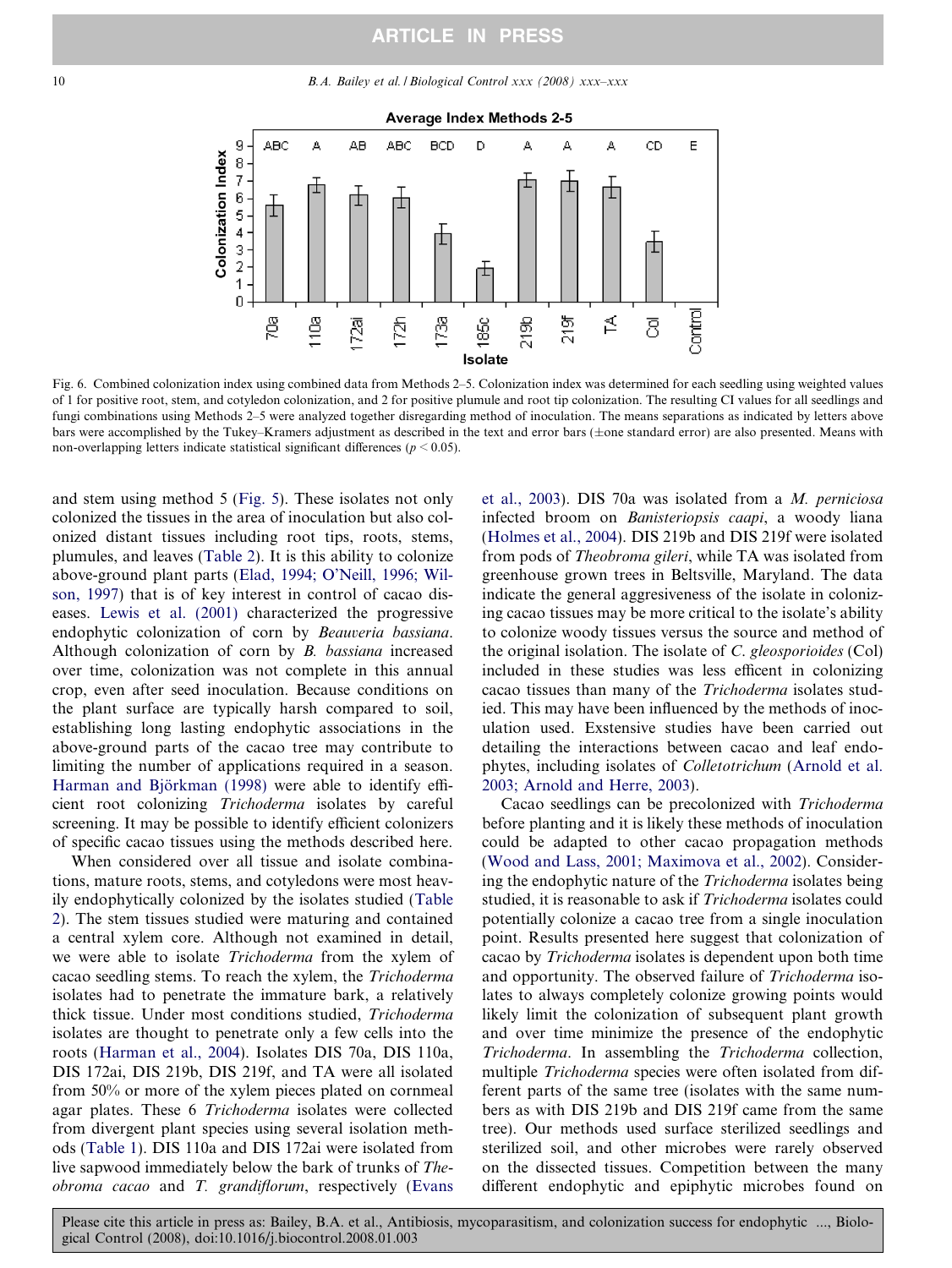<span id="page-10-0"></span>cacao trees (Arnold et al., 2003; Arnold and Herre, 2003; Rubini et al., 2005) would likely further limit the ability of a single Trichoderma isolate to maintain complete colonization of a cacao tree.

Isolates DIS 110a (T. harzianum), DIS 219b (T. hamatum), DIS 219f (T. harzianum) and TA (T. asperellum) were the most consistent colonizers when all the inoculation methods are considered ([Fig. 6](#page-9-0), [Table 3](#page-3-0)). These isolates caused moderate to severe discoloration (discoloration ratings of 2.0–3.6) of seedling roots when seedlings were inoculated on water agar plates. The two T. ovalisporum isolates DIS 70a and DIS 172h [\(Holmes et al., 2004](#page-11-0)), and Trichoderma TKON 21 (DIS 172ai), a new species [\(Samu](#page-11-0)[els et al., 2006a\)](#page-11-0), were moderately efficient at colonizing cacao seedlings ([Fig. 6](#page-9-0), [Table 3](#page-3-0)) and had root discoloration ratings of 1.5, 1.9, and 3.1, respectively. Isolates DIS 173a (T. spirale), DIS 185c (T. stromaticum), and Col (C. gloeosporioides) were the poorest colonizers of cacao seedlings ([Fig. 6,](#page-9-0) [Table 3](#page-3-0)) and caused very little root discoloration during colonization (discoloration ratings of 0.6–1.6). Endophytic colonization of cacao seedlings did not necessarily result in significant root discoloration. It is unclear what changes are occurring in roots during colonization by Trichoderma species that result in their discoloration. Some T. virens isolates induce synthesis of terpenoid compounds in cotton roots ([Howell et al., 2000](#page-11-0)) that have been correlated with the Trichoderma isolate's ability to protect cotton seedlings against Rhizoctonia solani. At a minimum, the discoloration indicates an active response of the cacao seedlings to the presence of the specific *Trichoderma* strains. Recent studies of the molecular interactions between Trichoderma species and cacao (Bailey et al., 2006) verify that gene expression in cacao seedling is altered during colonization by Trichoderma. These same studies demonstrated that Trichoderma gene expression is altered during colonization of cacao seedlings.

Antibiosis, the production of antimicrobial compounds, and mycoparasitism, the feeding on a fungus by another organism, are mechanisms whereby Trichoderma species provide protection to plants against plant pathogens [\(Chet](#page-11-0) [et al., 1998; Howell, 1998, 2003; Harman et al., 2004](#page-11-0)). The isolates studied here varied greatly in their abilities to produce compounds inhibitory to M. roreri and in their abilities to parasitize M. roreri. The T. harzianum isolates DIS 67a, DIS 110a, DIS 169c, DIS 173f, DIS 217a, and DIS 219f displayed a range of biological activities, but the T. harzianum isolates tended to have moderate to low antibiosis activities [\(Fig. 1\)](#page-5-0), moderate to high mycoparasitism activities ([Fig. 1\)](#page-5-0), and moderate to high endophytic abilities ([Fig. 2\)](#page-6-0). Isolates DIS 172ai and DIS 203c completely inhibited growth of M. roreri in the antibiosis screens but were poor mycoparasites. It is unclear what compounds are being produced by these isolates that are inhibitory to M. roreri although many antimicrobial compounds have been identified as being produced by other Trichoderma isolates [\(Howell, 1998, 2003](#page-11-0)). The most efficient colonizers of cacao seedlings [\(Fig. 6,](#page-9-0) [Table 3](#page-3-0)) were not superior for both antibiosis and mycoparasitism [\(Fig. 1\)](#page-5-0) which suggests that the ability to colonize cacao seedlings is not critically linked to either antibiosis ability or mycoparasitism. Additional isolates will need to be studied if conclusions concerning correlations between these activities and Trichoderma species are to be drawn.

For many crops, disease control is required for a season with significant periods of fallow or dormancy. Cacao is a perennial crop with trees lasting many years. In cacao, the annual harvest can vary from a single major harvest period per year, two major harvests per year, or continual harvests throughout the year ([Wood and Lass, 2001](#page-11-0)). Protection may be required for the whole year adding an extra burden to achieving successful biocontrol. The identification of Trichoderma isolates adapted to survival on the above ground portions of cacao is a first step in the development of a biocontrol strategy for control of cacao diseases. Although diseases caused by Phytophthora sp.(black pod) and M. perniciosa (witches' broom) damage leaves, stems, and meristems, frosty pod caused by M. roreri only damages pods. How Trichoderma sp. will grow and proliferate on pod surfaces during the long growing season is the subject of future studies. Using the described screens it may be possible to identify Trichoderma isolates that are efficient colonizers of cacao tissues and are both superior producers of antimicrobial compounds and have superior mycoparasitic abilities. Additional methods may allow identification of Trichoderma isolates that induce resistance to disease in cacao. The selection of Trichoderma isolates with good endophytic ability, in addition to other attributes such as mycoparisitism, antibiosis, and/or induced resistance could greatly improve the possibilities of developing functional biocontrol strategies for cacao diseases.

#### References

- Adejumo, T.O., 2005. Crop protection strategies for major diseases of cocoa, coffee and cashew in Nigeria. African Journal of Biotechnology 4, 143–150.
- Aime, M.C., Phillips-Mora, W., 2005. The causal agents of witches' broom and frosty pod rot of cocoa (Theobroma cacao) form a new lineage of Marasmiaceae. Mycologia 97, 1012–1022.
- Arnold, A.E., Herre, E.A., 2003. Canopy cover and leaf age affect colonization by tropical fungal endophytes: ecological pattern and process in Theobroma cacao (Malvaceae). Mycologia 95, 388–398.
- Arnold, A.E., Mejia, L.C., Kyllo, D., Rojas, E.I., Maynard, Z., Robbins, N., Herre, E.A., 2003. Fungal endophytes limit pathogen damage in a tropical tree. Proceedings of the National Academy of Sciences of the United States of America 100, 15649–15654.
- Bailey, B.A., Bae, H., Strem, M.D., Roberts, D.P., Thomas, S.E., Crozier, J., Samuels, G.J., Choi, I.-Y., Holmes, K.A., 2006. Fungal and plant gene expression during the colonization of cacao seedlings by endophytic isolates of four Trichoderma species. Planta 224, 1449– 1464.
- Bastos, C.N., 1996a. Mycoparasitic nature of the antagonism between Trichoderma viridi and Crinipellis perniciosa. Fitopatologia Brazileira 21, 509–512.
- Bastos, C.N., 1996b. Potential de Trichoderma viride no controle da vassoura-de-bruxa (Crinipellis perniciosa) do cacaueiro. Fitopatologia Brazileira 21, 509–512.